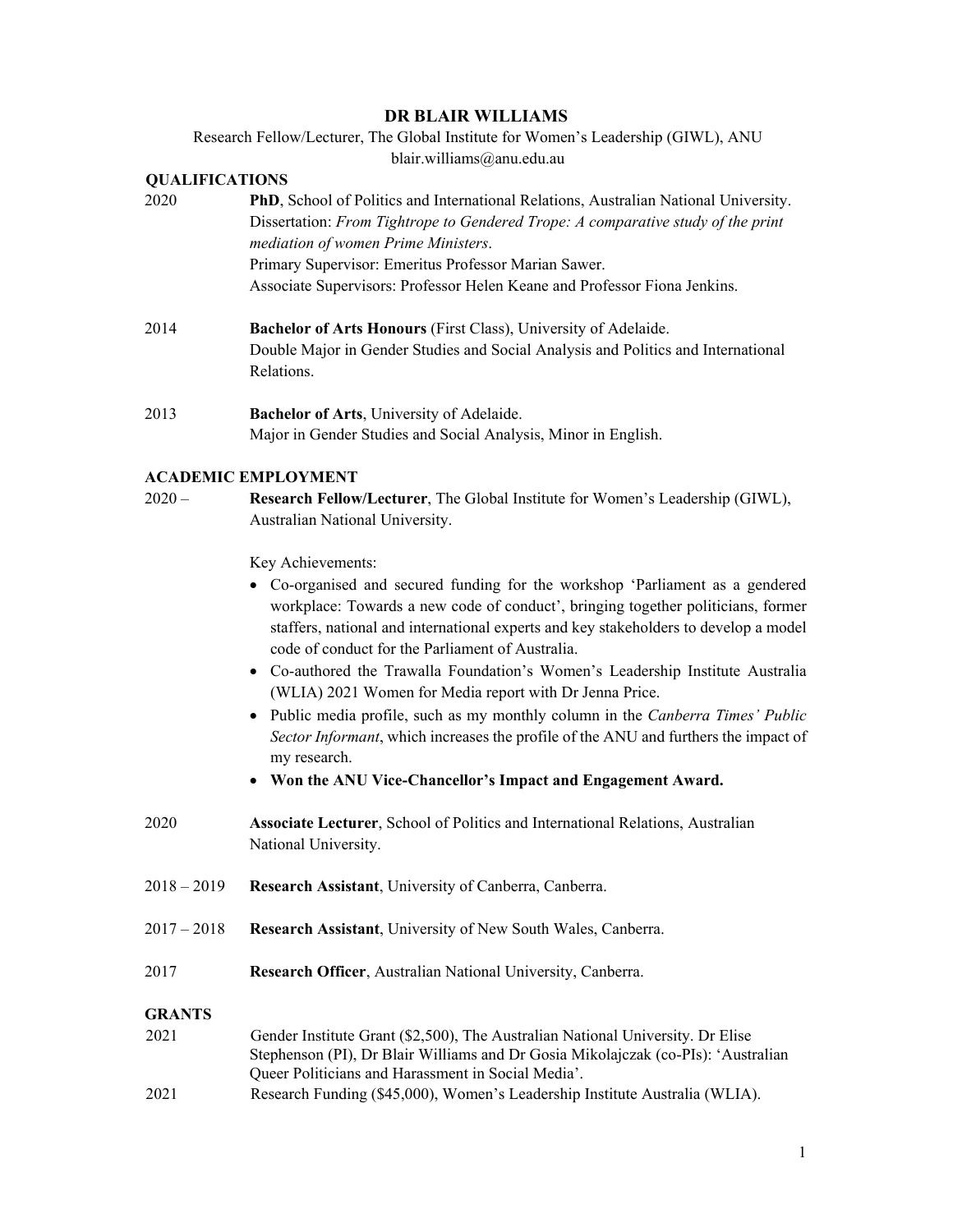| 2020      | 2021 APSA Workshop Funding (\$11,000), The Australian Political Studies                                                 |
|-----------|-------------------------------------------------------------------------------------------------------------------------|
|           | Association (APSA), co-convenor, Parliament as a gendered workplace: Towards a<br>new code of conduct (ANU, July 2021). |
|           |                                                                                                                         |
| 2020      | Research Grant (\$15,000), The Global Institute for Women's Leadership (GIWL)                                           |
|           | ANU.                                                                                                                    |
| 2020      | Research Grant (\$5,058), School of Politics and International Relations, The                                           |
|           | Australian National University.                                                                                         |
| 2018      | International Visitor Scheme Grant (£500), Political Studies Association UK (PSA).                                      |
| 2018      | Vice-Chancellor's HDR Travel Grant (\$1,500), The Australian National University.                                       |
| 2015-2018 | School of Politics and International Relations HDR grants (\$11,075), The Australian                                    |
|           | National University.                                                                                                    |
|           |                                                                                                                         |

# **AWARDS AND PRIZES**

| 2021 | Winner, Vice-Chancellor's Award for Impact and Engagement, The Australian         |
|------|-----------------------------------------------------------------------------------|
|      | National University.                                                              |
| 2020 | Gender Institute PhD Thesis Prize (\$1,000), The Australian National University.  |
| 2015 | ANU University Research Scholarship (Annual Stipend for a maximum of 3.5 years    |
|      | of Postgraduate study, \$91,000).                                                 |
| 2014 | Business and Professional Women Prize, most outstanding student in Honours Gender |
|      | Studies, The University of Adelaide.                                              |
| 2013 | Summer Research Scholarship (\$1,200), The University of Adelaide.                |

# **ACADEMIC PUBLICATIONS**

| Journal Articles:                                                                                                                                                                                                                       | Impact<br><i>Factor:</i> | SJR<br>Ranking: | <i>Views</i> |
|-----------------------------------------------------------------------------------------------------------------------------------------------------------------------------------------------------------------------------------------|--------------------------|-----------------|--------------|
| 1. Palmieri, Sonia, Blair Williams and Marian Sawer. 2021.<br>'Introduction to Special Issue on Parliament as a Gendered<br>Workplace'. Australasian Parliamentary Review 36(2): 8-                                                     | N/A                      | N/A             | N/A          |
| 19.                                                                                                                                                                                                                                     |                          |                 |              |
| Johnson, Carol and Blair Williams. 2021. 'Still Lacking<br>2.<br>Her Rights at Work: The treatment of women politicians<br>Australian Parliament and news media'.<br>in the<br><b>Australasian Parliamentary Review 36(2): 110–129.</b> | N/A                      | N/A             | N/A          |
| 3. Williams, Blair. 2021. 'A Tale of Two Women: A<br>comparative media analysis of UK Prime Ministers<br>Margaret Thatcher and Theresa May'. <i>Parliamentary</i><br><i>Affairs</i> 74(2): 398–420.                                     | 1.833                    | Q1              | 5,748        |
| 4. Williams, Blair. 2021. 'Where are all the Great Women<br>politicians? A gendered analysis of Australian political<br>biographies.' <b>Australian Journal of Biography and History</b><br>$5:23-48.$                                  |                          |                 |              |
| 5. Williams, Blair. 2020. 'It's a Man's World at the Top:<br>Gendered Media Representations of Julia Gillard and<br>Helen Clark'. Feminist Media Studies 0: 1-20.                                                                       | 2.922                    | Q1              | 2,345        |
| Johnson, Carol and Blair Williams. 2020. 'Gender and<br>6.<br>Political Leadership in a Time of COVID'. Politics $\&$<br>Gender 16(4): 943–950.                                                                                         | 2.088                    | Q1              | 16,423       |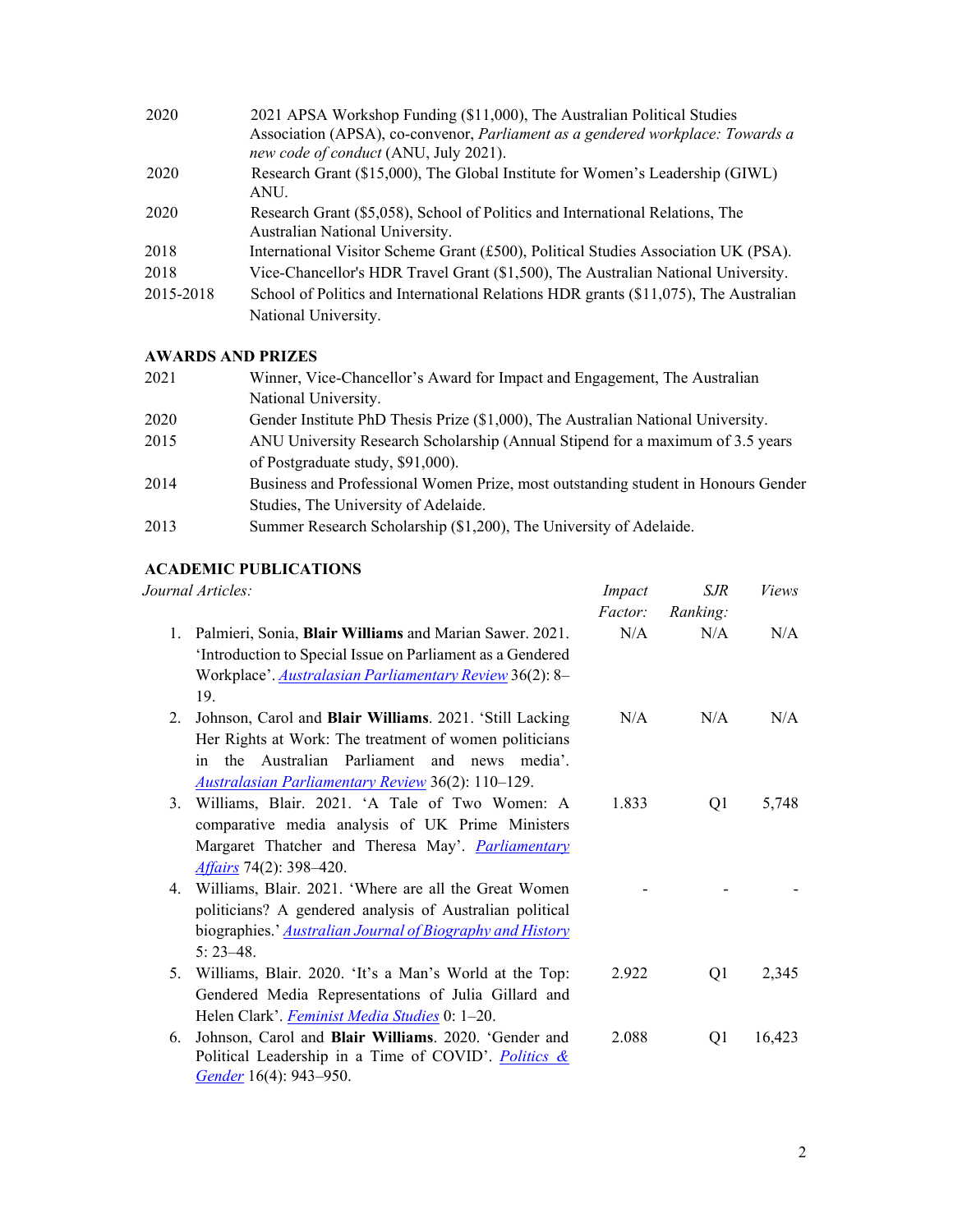7. Williams, Blair. 2017. 'A Gendered Media Analysis of the Prime Ministerial Ascension of Gillard and Turnbull: He's "taken back the reins" and she's "a backstabbing" murderer'. *Australian Journal of Political Science* 52(4): 550–564. 1.129 Q2 3,074

## *Book Chapters:*

- *8.* Williams, Blair. Forthcoming. 'Leadership in the Lands Down Under? A comparative print media analysis of the Morrison and Ardern government COVID-19 responses'. In *Routledge Gender Companion to Gender and COVID-19*, edited by Linda McClain and Aziza Ahmed. Oxfordshire: Routledge.
- *9.* Williams, Blair. Forthcoming. 'Re-Energising the Revolution: From 2010 to Now'. In *Revisiting the Revolution: Whitlam and Women*, edited by Leanne Smith and Michelle Arrow. Sydney: Whitlam Institute.
- 10. Williams, Blair. 2021. 'The Murdoch Presses: Representation of Masculinity and Femininity in Leadership'. In *Gender and Australian Political Leadership*, edited by Zareh Ghazarian and Katrina Lee-Koo, 182–192. Sydney: NewSouth.
- 11. **Williams, Blair** and Marian Sawer. 2018. 'Rainbow Labor and a Purple Policy Launch: Gender and Sexuality Issues'. In *Double Disillusion: The 2016 Australian Federal Election*, edited by Anika Gauja, et al. Canberra: ANU press.

## *Encyclopaedia Entries:*

- 12. Williams, Blair. 2020. 'Margaret Thatcher'. In *The International Encyclopedia of Gender, Media, and Communication*, edited by Karen Ross. Wiley Blackwell.
- 13. Williams, Blair. 2020. 'Julia Gillard'. In *The International Encyclopedia of Gender, Media, and Communication*, edited by Karen Ross. Wiley Blackwell.
- 14. Williams, Blair. 2020. 'Helen Clark'. In *The International Encyclopedia of Gender, Media, and Communication*, edited by Karen Ross. Wiley Blackwell.

### *Reports:*

15. Price, Jenna and **Blair Williams**. 2021. '2021 Women for Media Report: "Take the Next Steps"'. *Women's Leadership Institute Australia*.

### *Book Reviews:*

- 16. Williams, Blair. 2021. 'Ms Represented: Exploring 100 years of struggles and firsts for women in politics'. *History Australia* 18(4): 872–874.
- 17. Williams, Blair. 2020. 'Book Review: Choice Words: A Collection of Writing About Abortion'. *Queensland Review* 27(2): 206–208.
- 18. Williams, Blair. 2018. 'Book Review: Gender, Politics, News: A Game of Three Sides'. *Feminist Media Studies* 18 (2): 333–334.

### *Under Review:*

- Williams, Blair. 'Fertile Wives and Barren Spinsters: How the print media link women prime ministers to their families'. *Under Review*.
- Williams, Blair. 'The Queering of Women Prime Ministers: A Visual Analysis of Gendered Political Cartoons'. *Under Review*.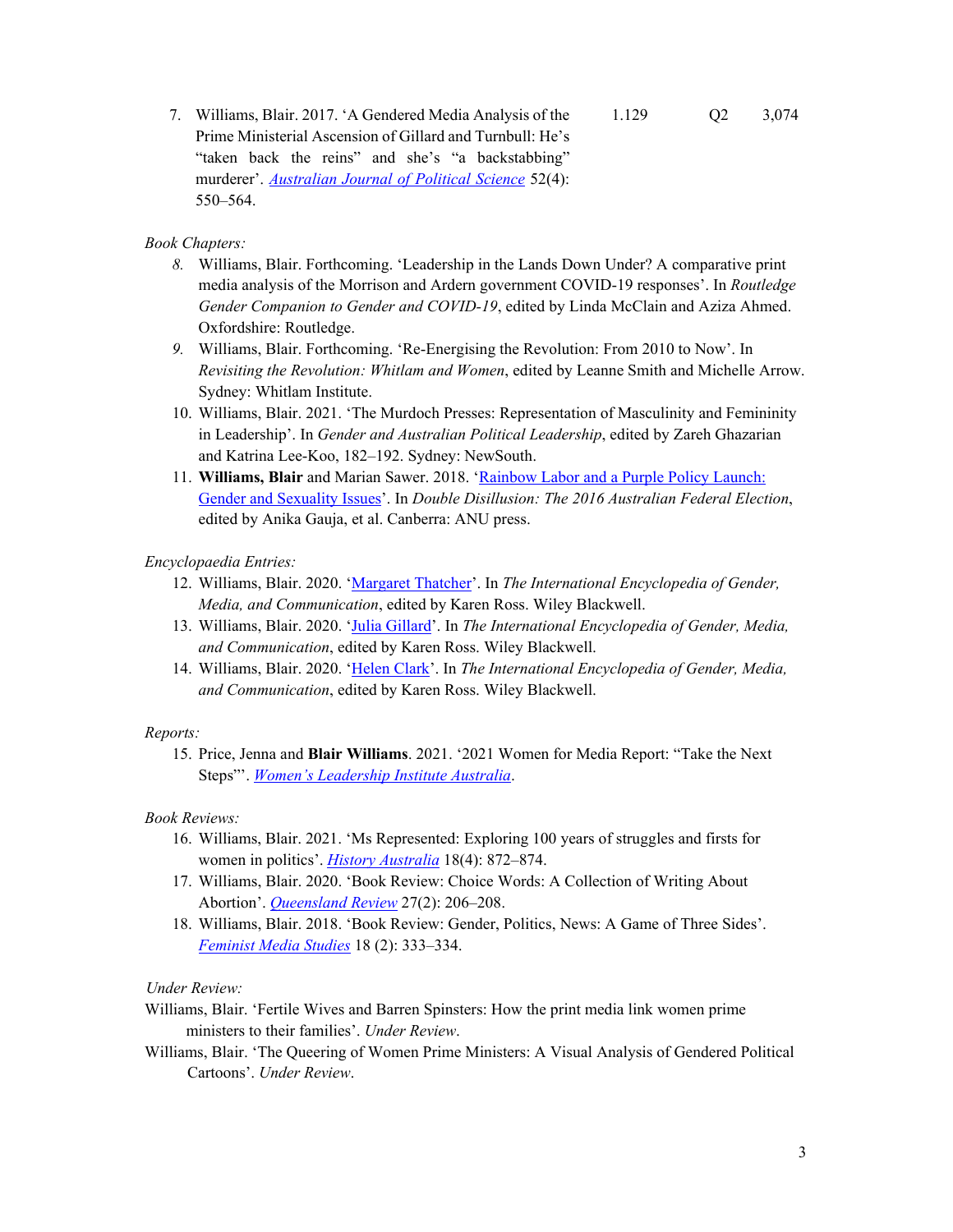#### *In Progress:*

Williams, Blair. *Media Sexism: How the press portray women prime ministers*.

- Williams, Blair and Brent Greer. 'Is all fair in COVID and War (Metaphors)? A gendered analysis of Australian media reporting of COVID-19'.
- Williams, Blair. 'From Daggy Dads to State Daddies: Theorising the masculinities of Australian male political leaders in the COVID-19 era'.
- Williams, Blair and Marian Sawer. '"Feminists have lost the plot": Murdoch's Anti-Gender Crusade in The Australian (2010-2020)'.
- Williams, Blair. 'Where are Women's Voices in the News? The gender gap in Australian news publications'.

#### **CURRENT PROJECTS**

#### *Women Leaders, COVID-19 and the Media*

The socio-cultural impact of the COVID-19 pandemic has contributed to a weakening of the gendered division enforced between the private sphere of the home and the public sphere of politics that has traditionally disadvantaged women political leaders. This project will therefore provide a holistic and systematic analysis of the gendered ramifications of the pandemic through examining the media coverage of women leaders during this crisis. The main findings will be published in a GIWL-affiliated report and several peer-reviewed journal articles.

#### *Media Sexism: How the press portray women prime ministers*

A monograph adapted from my doctoral research, for proposal to Cambridge University Press. Combining a quantitative feminist content analysis with a qualitative feminist discourse and visual analyses of mainstream print media and use of gender tropes, this monograph will examine and compare the gendered mediation of women prime ministers from Australia, New Zealand and the United Kingdom.

#### *News Corp and the 'Culture Wars'*

The Murdoch press has long held political and cultural influence in Australia, in part due to its domination of national daily circulation and its monopoly in multiple states and capital cities. These papers have largely promoted conservative economic and social views that are hostile to women, particularly those who threaten the political status quo through ascending into the upper echelons of politics. In a series of publications, I will examine how he portrays both women politicians in addition to issues relating to feminism and LGBTQIA+ activism and communities to untangle how News Corp has fuelled the 'culture wars.'

### **ENGAGEMENT**

*Public Talks and Seminars:*

| 2022 | 'Gender and Australian Politics', invited public lecture, <i>Vintage Reds</i> , Canberra, |
|------|-------------------------------------------------------------------------------------------|
|      | March 2022.                                                                               |
| 2022 | 'Polis Panel: The Voices Movement and the 2022 Australian Federal Election',              |
|      | invited panellist, <i>Polis Deakin</i> , zoom, March 2022.                                |
| 2022 | 'Gender and Politics', invited lecture, U3A, Canberra, February 2022.                     |
| 2021 | 'Women in PPE', invited panellist, ANU PPE Society, Canberra, August 2021.                |
| 2021 | 'EMILY's List (USA) Virtual Oration', invited panellist, EMILY'S List Australia,          |
|      | Canberra, July 2021.                                                                      |
| 2021 | 'Who leads in a crisis? Women, leadership & Covid-19', invited guest speaker,             |
|      | Australian Embassy in Vietnam and Department of Foreign Affairs and Trade, March          |
|      | 2021.                                                                                     |
| 2020 | 'Feminism & the Humanities: Postgraduate Workshop & Networking Lunch', invited            |
|      | panellist, ANU, Canberra, March 2020.                                                     |
|      |                                                                                           |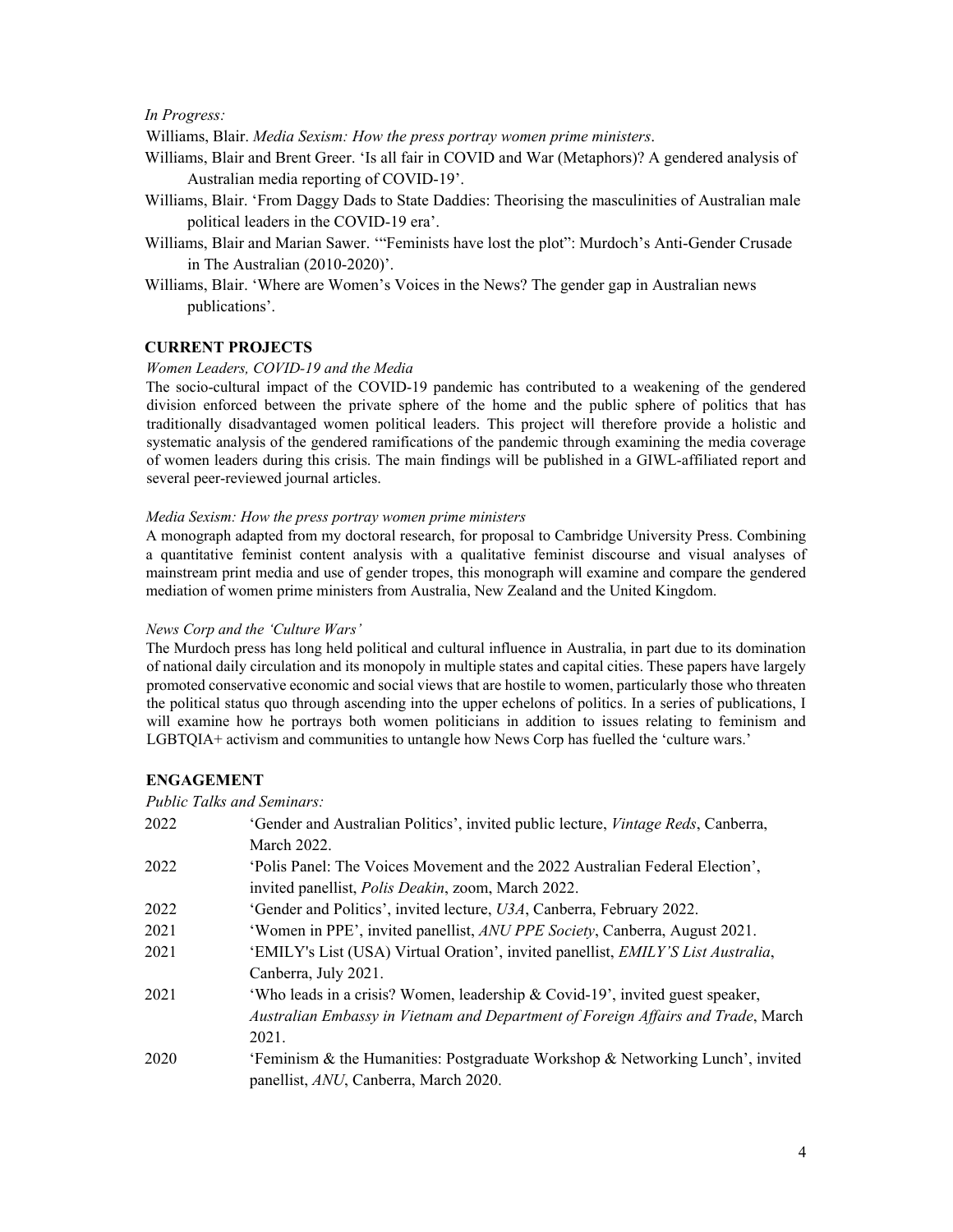| 2019 | 'Why the media is sexist towards women political leaders', TEDx, Macquarie      |
|------|---------------------------------------------------------------------------------|
|      | University, Sydney, September 2019.                                             |
| 2016 | 'Gillard and Turnbull: Media Analysis', ANU Learning Centre, public lecture,    |
|      | Canberra, October 2016.                                                         |
| 2016 | 'He's "Taken Back the Reins" and She's "a Backstabbing Murderer": A comparative |
|      | media analysis of the Prime Ministerial ascension of Julia Gillard and Malcolm  |
|      | Turnbull'. Invited talk. University of Duisburg-Essen, Germany, July 2016.      |
|      |                                                                                 |

*Public Writing:* 

2021 – Monthly Columnist, *Canberra Times' Public Sector Informant*.

- 1. Williams, Blair. 2022. 'What happens when State Daddy Anthony Albanese takes on Daggy Dad Scott Morrison?' *The Canberra Times*. 3 May.
- 2. Williams, Blair. 2022. 'Climate change reality bursts Scott Morrison's election campaign bubble'. *The Canberra Times*. 5 April.
- 3. Williams, Blair. 2022. 'Scott Morrison is banking on family ties to solve his 'woman problem' this election'. *The Canberra Times*. 1 March.
- 4. Williams, Blair. 2022. 'What leads some politicians to want to "let COVID rip"?' *The Canberra Times*. 1 February.
- 5. Williams, Blair. 2021. 'In 2021 #MeToo finally made it to #Auspol what happens next?' *ABC News*. 22 December.
- 6. Williams, Blair. 2021. 'In 2021 #MeToo finally made it to #Auspol what happens next?' *The Conversation*. 22 December.
- 7. Williams, Blair. 2021. 'Berejiklian avoids being thrown off the glass cliff'. *The Canberra Times*. 11 December.
- 8. Williams, Blair. 2021. 'There's no time to waste implementing Jenkins' recommendations'. *The Canberra Times*. 7 December.
- 9. Williams, Blair. 2021. 'Women's voices need to be heard in the media'. *The Canberra Times*. 20 November.
- 10. Williams, Blair. 2021. 'In Australian media, women's voices are still not heard'. *The Conversation*. 19 November.
- 11. Williams, Blair. 2021. 'Climate inaction in the face of mass extinction? Young people aren't having it'. *The Canberra Times*. 9 November.
- 12. Williams, Blair. 2021. 'An independent human rights commission begins with transparency, fairness'. *The Canberra Times*. 5 October.
- 13. Williams, Blair. 2021. 'I studied 31 Australian political biographies published in the past decade — only 4 were about women'. *The Conversation.*14 September.
- 14. Williams, Blair. 2021. 'In the Delta wave of COVID, who will think of the children?' *The Canberra Times*. 6 September.
- 15. Williams, Blair. 2021. 'Why we deserve more from our politicians'. *BroadAgenda*. 10 August.
- 16. Williams, Blair. 2021. 'Binding code of conduct needed for safer workplace at Parliament House'. *The Canberra Times*. 3 August.
- 17. Williams, Blair. 2021. 'If Australia is serious about fixing the culture at parliament, this is the code of conduct we need'. *The Conversation*. 30 July.
- 18. Williams, Blair. 2021. 'A code of conduct can help dismantle sexism in our Parliament'. *The Canberra Times*. 16 July.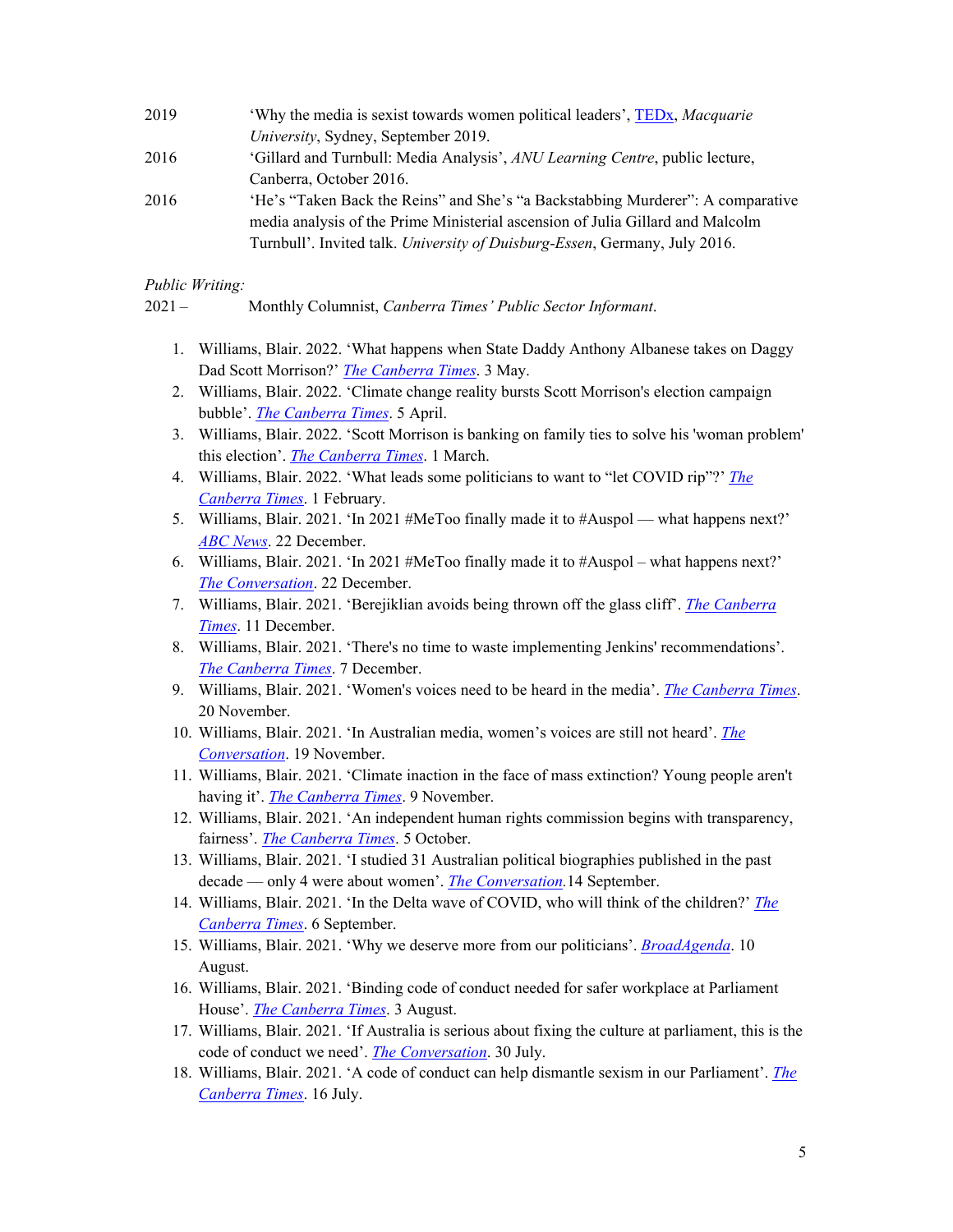- 19. Williams, Blair. 2021. 'Barnaby Joyce's return shows boys' club still prevails'. *The Canberra Times*. 6 July.
- 20. Williams, Blair. 2021. 'The govt's university funding cuts will bring lasting damage'. *The Canberra Times*. 1 June.
- 21. Williams, Blair. 2021. 'Covid has shown we need to do away with hyper-masculine styles of leadership'. *Essays on Covid-19: The road to a gender-equal recovery*. 11 May.
- 22. Williams, Blair. 2021. 'What's in a name? The glaring double standard in politics'. *The Canberra Times*. 4 May.
- 23. Williams, Blair. 2021. 'Now for some better news: 9 Australians fighting for gender equality and making a difference'. *The Conversation*. 19 April.
- 24. Williams, Blair. 2021. 'A lasting women's movement must make sure to include all women'. *The Canberra Times*. 6 April.
- 25. Williams, Blair. 2020. 'Inside the Toxic Sexist Culture of Australia's Political Bubble'. *Australian Outlook*. 20 November.
- 26. Williams, Blair. 2020. 'Opinion: How the Murdoch media treats women leaders needs a spotlight'. *SBS Dateline*. 19 November.
- 27. Williams, Blair. 2020. 'There's a big problem with the Murdoch media no one is talking about — how it treats women leaders'. *The Conversation*. 19 November.
- 28. Williams, Blair and Kim Huynh. 2020. 'Channel Seven's Plate of Origin shows how Australian multiculturalism is defined by white people'. *The Conversation*. 22 September.
- 29. Williams, Blair. 2020. '"Expect sexism": A gender politics expert reads Julia Gillard's Women and Leadership'. *The Conversation.* 17 July.
- 30. Williams, Blair. 2020. 'Are women leaders really better?'. *Essays on Equality: COVID-19 Edition*. 3 July.
- 31. Williams, Blair. 2020. 'Key figures in Australian political history: Julia Gillard, the leader who would 'not be lectured'. *The Conversation*. 2 June.
- *32.* Williams, Blair. 2020. 'A Tale of Two Women: A comparative media analysis of UK Prime Ministers Margaret Thatcher and Theresa May'. *Pop Politics Aus.* 11 May.
- 33. Williams, Blair. 2020. 'It's Reigning Men: Media portrayal and betrayal of 2 women PMs'. *BroadAgenda*. 29 March.
- 34. Williams, Blair and Kim Huynh. 2020. 'He says, she says: am I being sexist?*' The Canberra Times*. 8 March.
- 35. Williams, Blair. 2020. 'From Tightropes to Gendered Tropes: A comparative study of the print mediation of women Prime Ministers'. *Women's Policy Action Tank Blog*. 5 March.
- 36. Williams, Blair. 2019. 'Feminist or misogynist? Boris Johnson's "woman problem"'*. BroadAgenda*. 12 August.
- 37. Price, Jenna and Blair Williams. 2019. 'Queensland paper backtracks after using violent imagery to depict Annastacia Palaszczuk'. *The Conversation*. 21 May.
- 38. Williams, Blair and Louise Chappell. 2019. 'The "unmarried head prefect" and other tired tropes: How the media stereotyped Gladys Berejiklian'*. BroadAgenda*. 28 March.
- 39. Williams, Blair. 2018. 'The maelstrom of the leadership spill: Julie Bishop and the glass cliff'. *BroadAgenda*. 24 August.
- 40. Williams, Blair. 2018. 'Media coverage of the UK's female prime ministers has become more gendered from Thatcher to May'. *Global Institute for Women's Leadership*. 26 June.
- 41. Williams, Blair and Marian Sawer. 2018. 'Rainbow Labor and a purple policy launch: Gender and sexuality in the 2016 federal election'. *BroadAgenda*. 2 March.
- 42. Williams, Blair. 2017. 'Julia Gillard, gender and the media: Treading the tight-rope'. *VIDA Blog: Australian Women's History Network*. 10 May.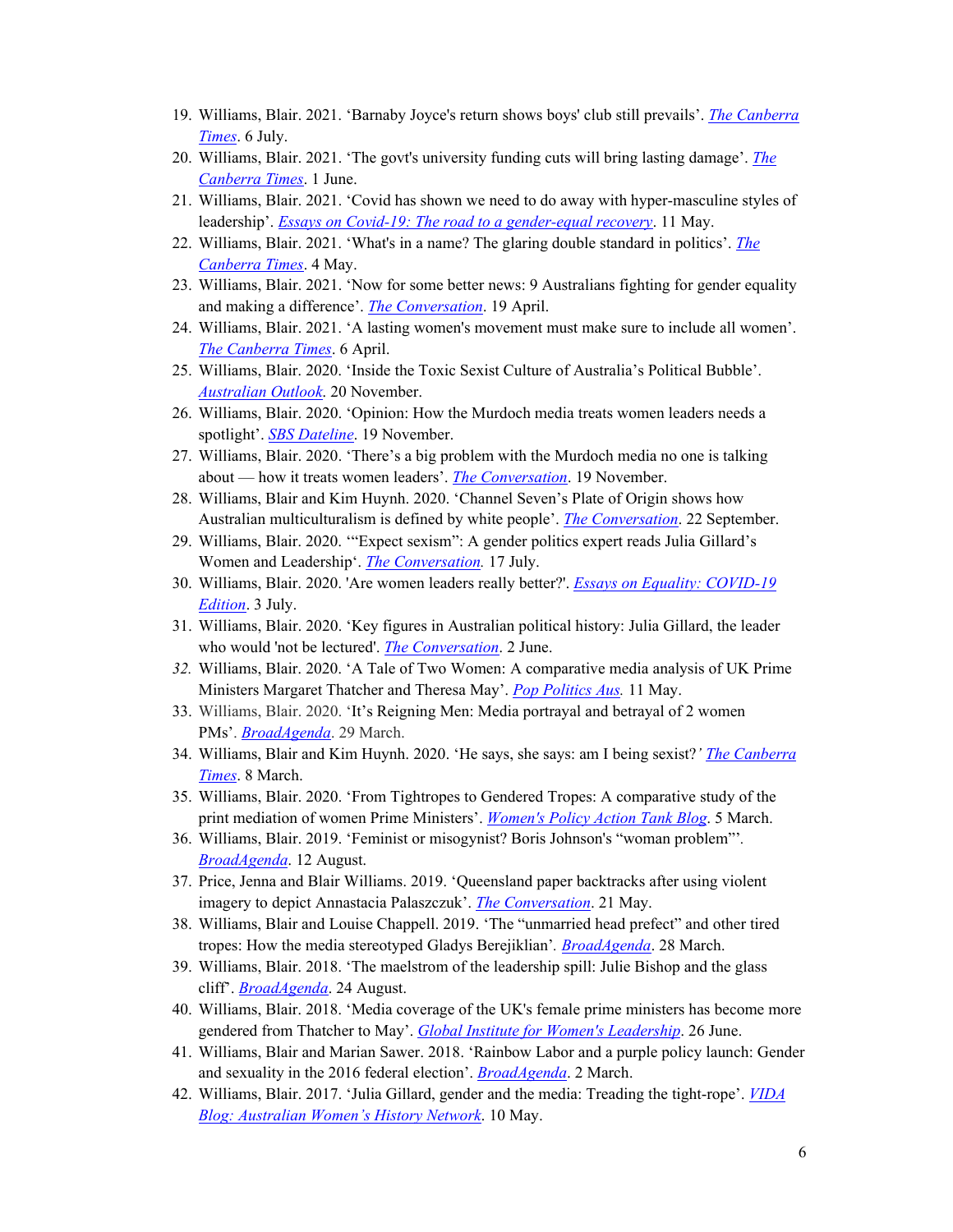43. Williams, Blair. 2017. 'He's "taken back the reins" and she's "a backstabbing murderer"'. *BroadAgenda*. 10 March.

# *Radio:*

2019 – Federal Political Correspondent, *Radio Adelaide*.

- 1. ABC Riverland. *Breakfast*. 16 May 2022. 'Interview with Dr Blair Williams on the final week of the 2022 federal election campaign'.
- 2. Triple J. *Breakfast*. 10 April 2022. 'Interview with Dr Blair Williams on women voters and the 2022 Australian federal election.'
- 3. ABC NewsRadio. *RN Breakfast*. 8 February 2022. 'Interview with Dr Blair Williams about the formal apology to survivors of sexual assault in Parliament House.'
- 4. 2GB. *Drive*. 10 January 2022. 'Interview with Dr Blair Williams on Peter Dutton's comments on calling out China for its treatment of women.'
- 5. ABC Radio South East NSW. *Drive*. 30 November 2021. 'Interview with Dr Blair Williams on the Kate Jenkins Report into Commonwealth Parliamentary Workplaces'.
- 6. ABC Radio Hobart. *Evenings*. 25 November 2021. 'Interview with Dr Blair Williams on the 2021 Women in Media Report'.
- 7. The Wire. 19 November 2021. 'Interview with Dr Blair Williams on the 2021 Women in Media Report'.
- 8. 3AW. *Drive*. 17 November 2021. 'Interview with Dr Blair Williams on the 2021 Women in Media Report'.
- 9. ABC Radio Canberra. *Afternoons*. 27 October 2021. 'Interview with Dr Blair Williams on social media, political engagement and young people, women and LGBTQIA+'.
- 10. ABC Illawarra. *Mornings*. 15 September 2021. 'Interview with Dr Blair Williams on Kristina Keneally, Tu Le and diversity in parliament'.
- 11. Radio National. *Saturday Extra*. 14 August 2021. 'Where are all the political biographies of great women?'
- 12. ABC Coffs and Mid North Coast. *Breakfast*. 2 August 2021. 'Interview with Dr Blair Williams on a Code of Conduct'.
- 13. ABC NewsRadio. *NewsRadio Breakfast*. 31 July 2021. 'Interview with Dr Blair Williams on a Code of Conduct'.
- 14. 2CC. *Canberra Live*. 30 July 2021. 'Interview with Dr Blair Williams on a Code of Conduct'.
- 15. ABC Radio Canberra. Drive. 16 July 2021. 'Interview with Dr Blair Williams on a Code of Conduct'.
- 16. Radio National. Rear Mirror. 4 April 2021. 'The political swamp—poisonous for women'.
- 17. The Wire. 24 March 2021. 'Canberra Bubble Plagued by Further Misconduct Allegations'.
- 18. 2CC. Sunday Roast. 28 February 2021. 'Interview with Dr Blair Williams on women political leaders and media sexism'.
- 19. 2ser Sydney. The Daily. 8 January 2021. 'Interview with Blair Williams on Boris Johnson and the UK COVID lockdown'.
- 20. FBi Radio. Backchat. 20 December 2020. 'Minister for Women or Minister for Gender?'
- 21. ABC Radio Canberra. Mornings. 14 December 2020. 'Interview with Dr Blair Williams on the importance for women with PhDs to be called "Doctor"'.
- 22. 2ser Sydney. The Daily. 20 November 2020. 'Interview with Blair Williams on the sexist Murdoch press'.
- 23. ABC Northern Tasmania. Drive. 26 February 2020. 'Interview with Blair Williams'.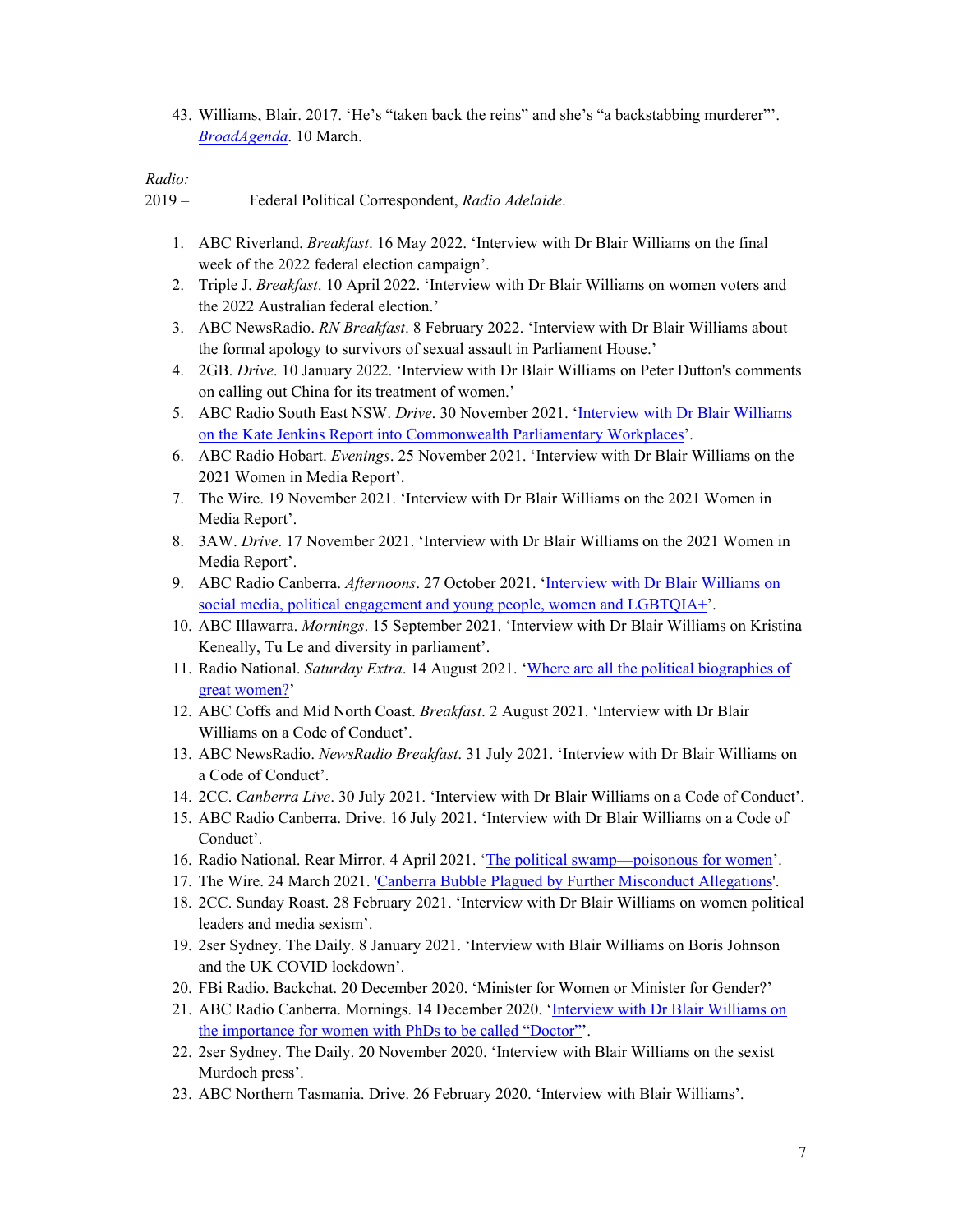- 24. Mix 106.3 FM Canberra. News. 26 February 2020. 'A study from the ANU has determined media coverage of female politicians is getting worse'.
- 25. 2MCE. National Radio News. 26 February 2020. 'Former Australian Prime Minister Julia Gillard says the media is largely to blame'.
- 26. Radio National. Drive. 25 February 2020. '"The women beside the men": Media obsession with female PMs'.
- 27. ABC Radio Canberra. Drive. 27 November 2019. '20<sup>th</sup> Anniversary of Helen Clark's PM ascension: Talking women in politics'.
- 28. ABC Radio Canberra. Sunday Afternoon. 17 November 2019. 'One Liners: Gillard's Misogyny Speech'.
- 29. BBC Radio. Up All Night. 25 May 2019. 'Interview: Gendered media coverage of Theresa May'.
- 30. Radio Adelaide. Breakfast. 20 May 2019. 'Politics: What can we expect for the next 3 years?'.
- 31. SBS Radio. 13 May 2019. 'Expertise interview on Women Electoral Lobby's election scorecard on gender equality policy'.
- 32. ABC Radio Adelaide. 27 December 2018. '2018 A Year That Was: Interview on Sexism in Australian Politics'.
- 33. ABC Radio Darwin. 30 November 2018. 'Interview on Women Politicians and Sexism in Australian Parliament'.
- 34. Radio 1 SRF. News Bulletin. 27 September 2018. 'Interview on Sexism in Australian Politics'.
- 35. Radio 1 SRF. News Bulletin. 27 September 2018. 'Interview on Racism in Australian Politics'.
- 36. ABC Canberra Radio. News Bulletin. 19 June 2018. 'Interview on Vigil for Eurydice Dixon'.
- 37. ABC South East Radio. News Bulletin. 29 September 2016. 'Interview on Gillard, Turnbull, Clinton and media'.
- 38. Triple J. News Bulletin. 28 September 2016. 'Interview on Gillard, Turnbull and the media'.

#### *Television:*

- 1. ABC News. The Drum. 17 November 2021. 'Women in Media Report'.
- 2. Gillard, Julia. 9 October 2019. 'More or less sexist'. Peston ITV.
- 3. SBS World News. Feature. 17 April 2019. 'Expertise interview on the youth vote in the 2019 Australian Federal Election'.
- 4. Ten News. News Bulletin. 4 July 2018. 'Expertise interview on Senator Leyonhjelm's Sexist Remarks towards Hanson-Young'.

### *Print Media:*

- 1. Tamer, Rayane. 2022. 'Deadline for feedback on plan to end violence against women extended after backlash.' *SBS News*. 18 January.
- 2. Galloway, Anthony. 2022. 'Dutton slams celebs for not speaking up about China's treatment of women.' *The Sydney Morning Herald*. 10 January.
- 3. Sweeney, Lucy. 2021. 'Politics isn't super-appealing to women in Australia right now. Is it different elsewhere?' *ABC News*. 20 December.
- 4. Curtis, Katina. 2021. 'Leaders climb into the hot seat as election year approaches'. *The Sydney Morning Herald*. 17 December.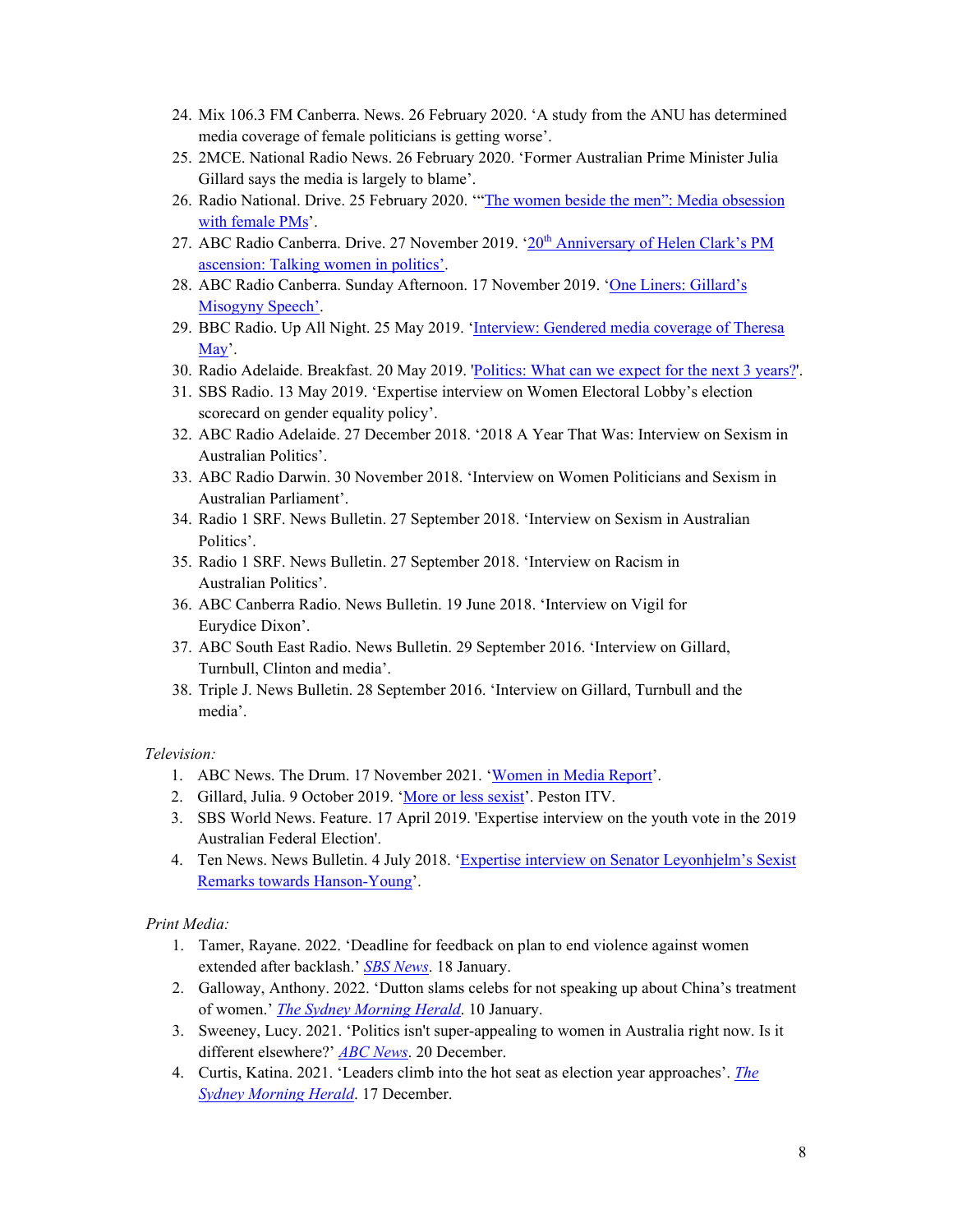- 5. Gorman, Ginger. 2021. 'Unequal media: 69 percent of quotes from men'. *BroadAgenda*. 7 December.
- 6. Topsfield, Jewell. 2021. '"Act fast and don't cherry pick": How to fix Parliament's broken culture'. *The Sydney Morning Herald*. 30 November.
- 7. Meade, Amanda. 2021. 'Unlikely allies: Rupert Murdoch and Maria Ressa take aim at social media's "virus of lies"'. *The Guardian*. 19 November.
- 8. Wallace, Chris. 2021. 'It's still a man's word in this nation's media'. *The Sydney Morning Herald*. 18 November.
- 9. Schultz, Amber. 2021. 'In my short time as a journalist, the gender disparity has already been palpable'. *Crikey*. 17 November.
- 10. Schultz, Amber. 2021. 'The worst offenders for gender equality in media (yes, including Crikey)'. *Crikey*. 17 November.
- 11. Tu, Jessie. 2021. 'Women's voices still missing from key areas of reporting according to new media report'. *Women's Agenda*. 17 November.
- 12. Tuohy, Wendy. 2021. '"Outrage" keeps Carol Schwartz fighting for equality as media remains gendered'. *The Sydney Morning Herald*. 17 November.
- 13. Tuohy, Wendy. 2021. '"Outrage" keeps Carol Schwartz fighting for equality as media remains gendered'. *WA Today*. 16 November.
- 14. Curtis, Katina. 2021. '"Be less of a white boys' club": How to address Parliament's lack of diversity'. *The Sydney Morning Herald*. 18 September.
- 15. Burke, Helena. 2021. 'All Parliament House staff may be forced to undertake sexual harassment prevention training'. *The Australian*. 30 July.
- 16. Dennett, Harley. 2021. 'Jenkins review: push for code of conduct on Parliament's workforce, MPs, journalists'. *The Canberra Times*. 30 July.
- 17. Caisley, Olivia and Adeshola Ore. 2021. 'Code of conduct needed for Parliament House'. *The Australian*. 30 July.
- 18. Dennett, Harley. 2021. 'Women MPs and ex-ministers join push for code of conduct at Parliament'. *The Canberra Times*. 15 July.
- 19. Casley, Olivia and Adeshola Ore. 2021. 'Domestic violence summit delayed'. *The Australian*. 14 July.
- 20. Ellis, Kate. 2021. '"Start wearing glasses": Female MPs still seen through the wrong lens'. *The Sydney Morning Herald*. 5 April.
- 21. Schultz, Amber. 2021. 'Personal lives: have male MPs been getting away with too much under the shield of privacy?' *Crikey*. 22 March.
- 22. Walton, Kate. 2021. 'Is this Australia's turning point on sexual harassment, assault?' *Al Jazeera*. 13 March.
- 23. Dingwall, Doug. 2021. 'Is it case closed on the allegations against Christian Porter?'. *The Canberra Times*. 6 March.
- 24. Dallerba, Isabelle. 2021. 'Le ministre australien de la justice accusé de viol'. *Le Monde*. 4 March.
- 25. Young, Evan. 2020. 'Why there's no 'Australian AOC' and it's unlikely one will emerge any time soon'. *SBS News*. 10 November.
- 26. Price, Jenna. 2020. 'It's the pandemic, stupid! Female leaders put health first, and win'. *The Sydney Morning Herald*. 3 November.
- 27. Crowe, Alex. 2020. 'Greens' promise to 'disrupt the current patriarchal system' in Assembly seems within reach'. *The Canberra Times*. 25 October.
- 28. Smee, Ben. 2020. 'Queensland election: has Palaszczuk helped defeat the politics of gender?' *The Guardian*. 24 October.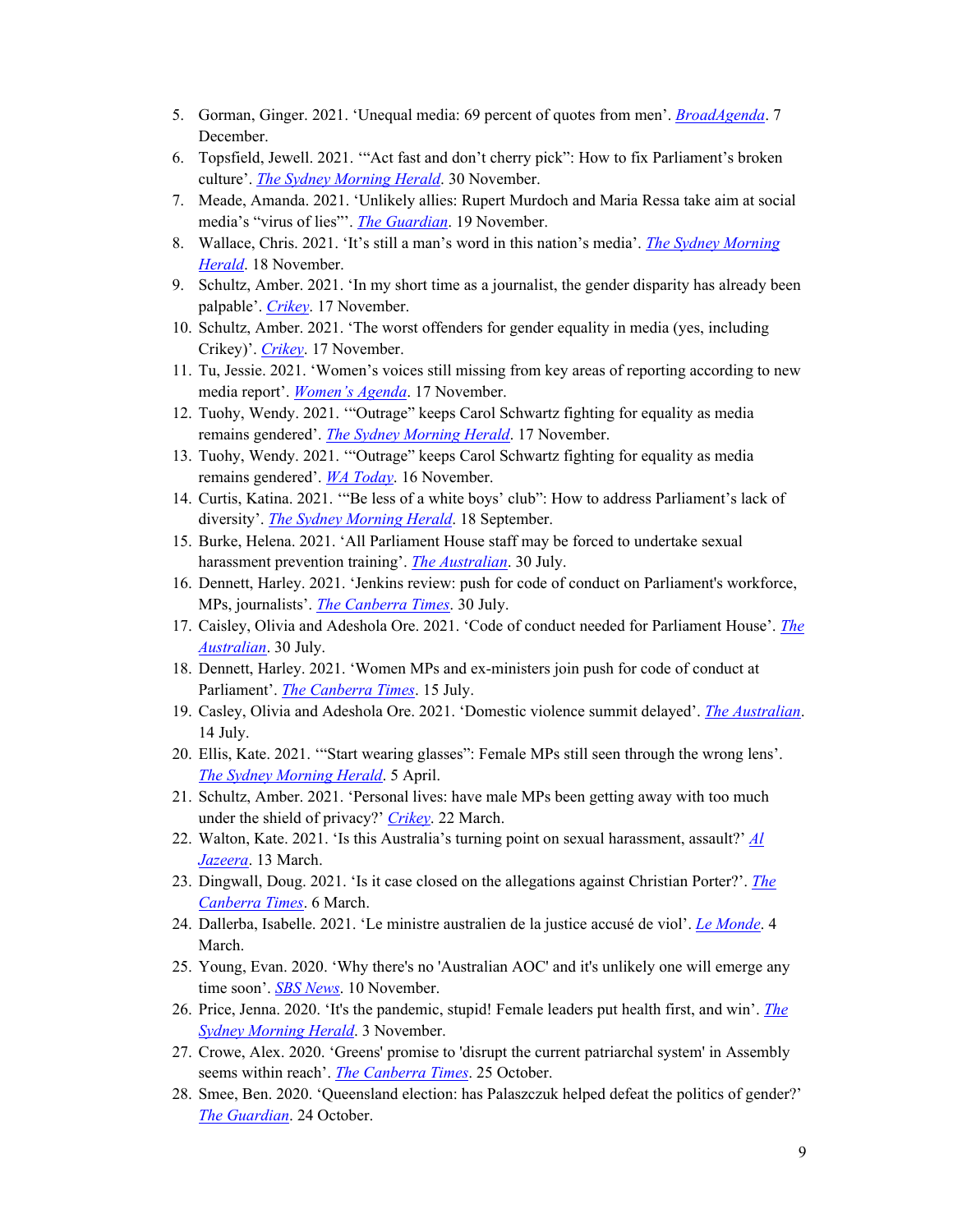- 29. Hadley, Erin. 2020. 'New Zealand has elected its most diverse Parliament ever. How does Australia compare?' *ABC News*. 21 October.
- 30. Price, Jenna. 2020 'Ardern's catch of the day: moral support from a good bloke'. *The Sydney Morning Herald*. 19 October.
- 31. Topsfield, Jewel. 2020. '"Forewarned is forearmed": Lunch with Julia Gillard'. *The Sydney Morning Herald*. 31 July.
- 32. Armitage, Rebecca and Lucia Stein. 2020. 'Joe Biden's running mate will be only the third woman to run for VP, but the first with a decent shot of winning'. ABC News. 30 July.
- 33. Thomas, Sophie. 2020. '"Gender still doesn't explain everything, nor nothing": Julia Gillard'. Women's Agenda. 6 May.
- 34. Workman, Alice. 2020. 'Strewth!' *The Australian*. 4 March.
- 35. Tu, Jessie. 2020. 'Gender bias in female PM coverage is worsening'. *Women's Agenda*. 28 February.
- 36. Zaglas, Wade. 2020. 'Research suggests western media is undermining female leaders' legitimacy'. *Campus Review*. 28 February.
- 37. Purtill, James. 2020. 'Media's gendered stereotyping was worse for Gillard than Thatcher 30 years earlier, research shows'. *ABC News*. 25 February.
- 38. ANU Media. 2020. 'Media obsession with female PMs' gender worsening'. *ANU Newsroom*. 25 February.
- 39. Bhandari, Subel. 2020. 'Australians are angry with their prime minister on bushfire efforts'. *DPA International*. 5 January.
- 40. Allman, Kate. 2019. 'Phoenix rising: Julia Gillard on life after politics'. *LSJ Online*. 6 December.
- 41. Price, Jenna. 2019. 'The ALP has a long way to go on gender equality'. The Canberra Times. 18 October.
- 42. Price, Jenna. 2019. 'Labor, the men who run it and their "female worker bees"'. The Sydney Morning Herald. 17 October.
- 43. Jewell, John. 2019. 'Theresa May and her uncomfortable relationship with the media'. *Wales Online*. 26 July.
- 44. Mao, Frances. 2019. '2019 election: Why politics is toxic for Australia's women'. BBC News. 16 May.
- 45. Baker, Nick. 2018. 'What does Julia Banks' resignation say about the Liberal party?' SBS News. 30 August.
- 46. Price, Jenna. 2018. 'All this talk of leadership changes, and barely a whisper about women'. The Sydney Morning Herald. 23 February.
- 47. Walker, Aaron. 2016. 'Gillard and Turnbull: a case study in gender bias in Australian media'*.*  UNSW Newsroom. 28 September.
- 48. Walker, Aaron. 2016. 'Gillard and Turnbull: a case study in gender bias in Australian media'. ANU Newsroom. 28 September.
- 49. Faruqi, Osman. 2016. 'New Research Confirms The Media Was Pretty Bloody Sexist When Covering Julia Gillard'. Junkee. 28 September.
- 50. Scott, Elise. 2016. 'Gillard copped media gender bias: report'. News.com. 28 September.
- 51. Scott, Elise. 2016. 'Gillard copped media gender bias: report'. Yahoo. 28 September.
- 52. Panahi, Rita. 2014. 'Misogyny!'. Herald Sun. 16 January.
- 53. Su, Reissa. 2014. 'Julia Gillard's Negative Media Treatment Turns Off Women to Enter Politics'*.* International Business Times. January 15.
- 54. Shepherd, Tory. 2014. 'More women turning off politics after Julia Gillard was badly treated'. The Advertiser. 14 January.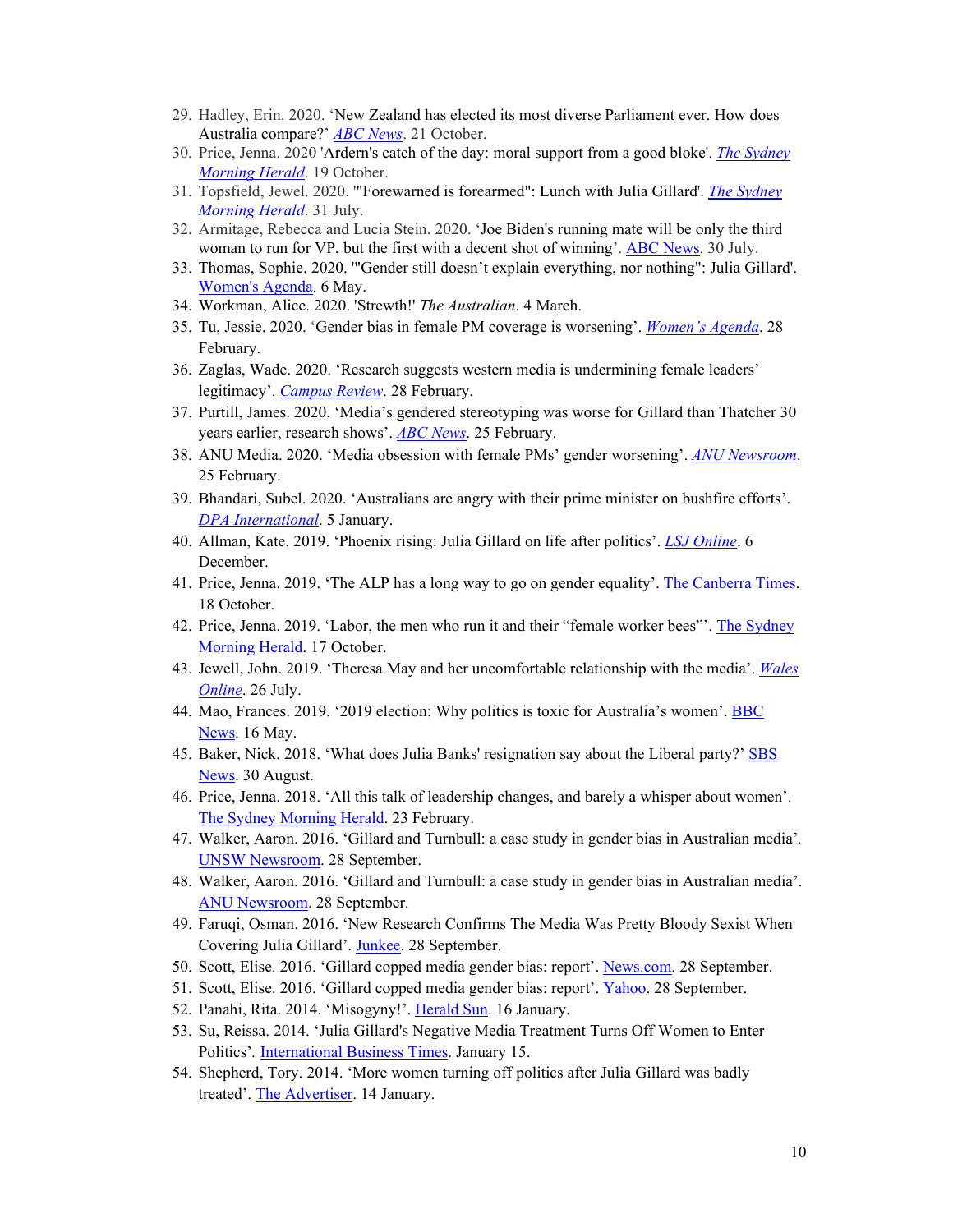55. Shepherd, Tory. 2014. 'More women turning off politics after Julia Gillard was badly treated'. Herald Sun. 14 January.

## *Podcasts:*

- 1. 2SER. 12 April 2022. *Think: Business Futures*. 'Women in Leadership: Business & Politics'.
- 2. Mamamia. 30 September 2021. *The Quicky*. 'It's Time to Celebrate the Mum Bod'.
- 3. Super Responders. 6 July 2021. 'Women are too emotional to lead'.
- 4. Quicksand Food. 11 December 2020. *The Food Fight*. 'Food & Multiculturalism w/ Dr Blair Williams & Dr Kim Huynh'.
- 5. Mamamia. 2 December 2020. *The Quicky*. 'Just How Powerful Is Rupert Murdoch?'
- 6. Policy Forum. 18 November 2019. *Democracy Sausage*. 'Women in politics special'.
- 7. Policy Forum. 3 December 2018. *The Brief Podcast*. 'Women in politics: Creating space for female representation'.

## **CONFERENCE PRESENTATIONS**

| 2021 | 'Fertile Wives and Barren Spinsters: How the print media link women prime ministers to<br>their families'. Australian Political Studies Association (APSA) Conference,<br>Macquarie University, Online.               |
|------|-----------------------------------------------------------------------------------------------------------------------------------------------------------------------------------------------------------------------|
| 2021 | 'Still Lacking Her Rights at Work: The treatment of women politicians in the Australian<br>Parliament and news media'. Parliament as a Gendered Workplace Workshop, ANU,<br>Canberra.                                 |
| 2020 | "Feminists have lost the plot": Murdoch's Anti-Gender Crusade in The Australian (2010-<br>2020)'. Australian Political Studies Association (APSA) Conference. Accepted but<br>cancelled due to COVID-19.              |
| 2020 | 'From Tightrope to Gendered Trope: A Comparative Study of the Print Mediation of<br>Women Prime Ministers'. International Political Science Association (IPSA) Conference.<br>Accepted but cancelled due to COVID-19. |
| 2019 | 'It's a Man's World at the Top: Gendered Media Representations of Julia Gillard and<br>Helen Clark', Australian Political Studies Association (APSA) Conference, Flinders<br>University, Adelaide.                    |
| 2019 | 'It's a Man's World at the Top: Gendered Media Representations of Julia Gillard and<br>Helen Clark', European Conference of Politics and Gender (ECPG), University of<br>Amsterdam, Amsterdam.                        |
| 2018 | 'The Queering of Women Prime Ministers: A Visual Analysis of Gendered Political<br>Cartoons', International Political Science Association (IPSA) Conference, Brisbane.                                                |
| 2018 | 'The Grocer's and Vicar's Daughters: A comparative media analysis of UK Prime<br>Ministers Margaret Thatcher and Theresa May', International Political Science<br>Association (IPSA) Conference, Brisbane.            |
| 2018 | 'The Grocer's and Vicar's Daughters: A comparative media analysis of UK Prime<br>Ministers Margaret Thatcher and Theresa May', Political Studies Association (PSA)<br>Conference, Cardiff University, Cardiff.        |
| 2017 | 'Tale of Two Women: A comparative media analysis of UK Prime Ministers<br>Margaret Thatcher and Theresa May', Australian Political Studies Association<br>(APSA) Conference, Monash University, Melbourne.            |
| 2017 | 'Tale of Two Women: A comparative media analysis of UK Prime Ministers<br>Margaret Thatcher and Theresa May'. European Conference of Politics and Gender<br>(ECPG), University of Lausanne, Lausanne.                 |
| 2017 | 'Julia Gillard and the Sexist Australian Voter: Exposing a hidden variable bias'.<br>Political Studies Association (PSA) Conference, University of Strathclyde, Glasgow.                                              |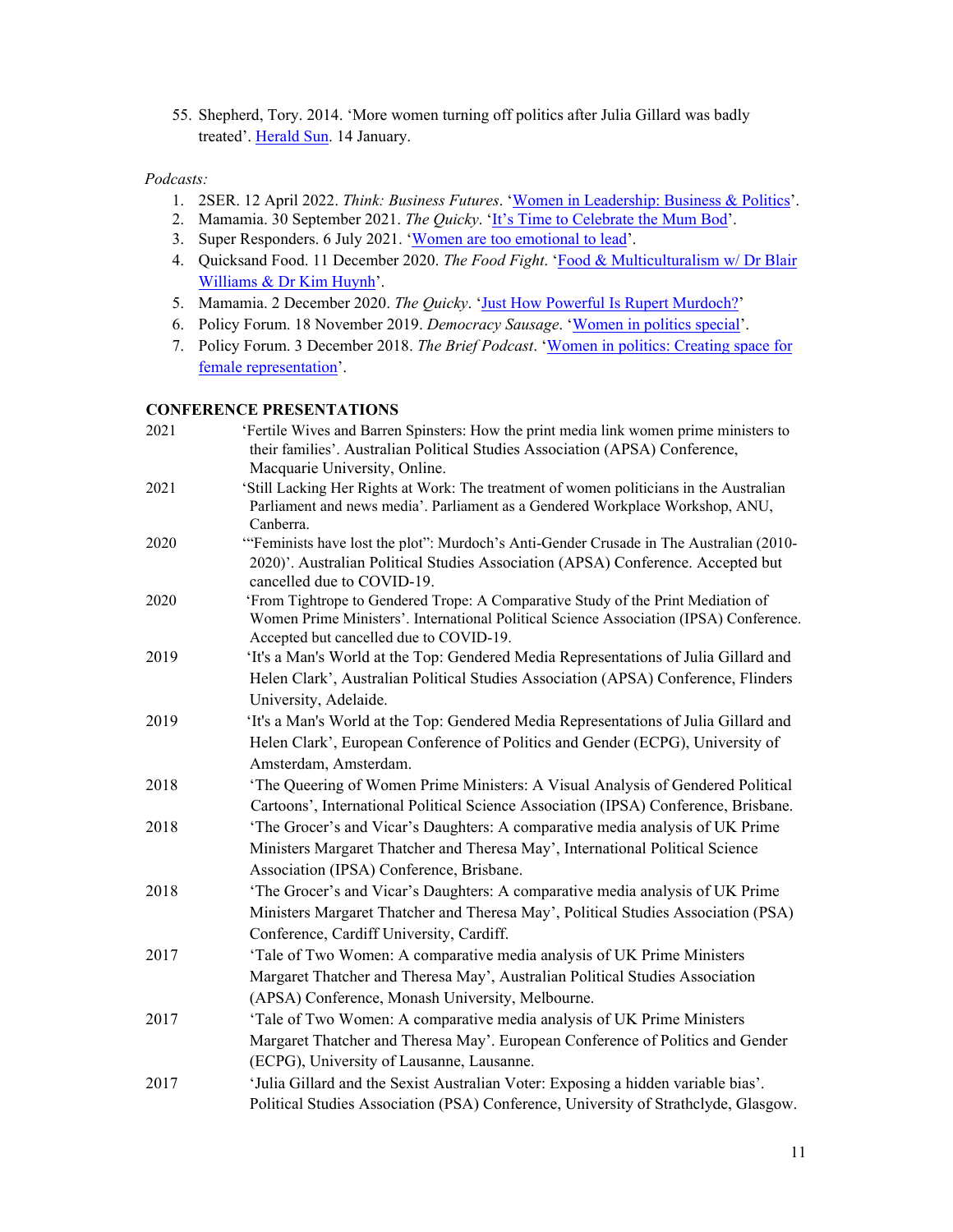| 2016            | 'He's "Taken Back the Reins" and She's "a Backstabbing Murderer": A comparative<br>media analysis of the Prime Ministerial ascension of Julia Gillard and Malcolm<br>Turnbull'. Australian Political Studies Association (APSA) Conference, UNSW,<br>Sydney.                                                                                                                                         |
|-----------------|------------------------------------------------------------------------------------------------------------------------------------------------------------------------------------------------------------------------------------------------------------------------------------------------------------------------------------------------------------------------------------------------------|
| 2016            | 'He's "Taken Back the Reins" and She's "a Backstabbing Murderer": A comparative<br>media analysis of the Prime Ministerial ascension of Julia Gillard and Malcolm<br>Turnbull'. International Political Science Association (IPSA) Conference, Poznan.                                                                                                                                               |
| 2016            | 'He's "Taken Back the Reins" and She's "a Backstabbing Murderer": A comparative<br>media analysis of the Prime Ministerial ascension of Julia Gillard and Malcolm<br>Turnbull'. Oxford Women's Leadership Symposium, University of Oxford, Oxford.                                                                                                                                                   |
| 2016            | 'He's "Taken Back the Reins" and She's "a Backstabbing Murderer": A comparative<br>media analysis of the Prime Ministerial ascension of Julia Gillard and Malcolm<br>Turnbull'. Australian Women and Gender Studies Association (AWGSA)<br>Conference, Griffith University, Brisbane.                                                                                                                |
| 2015            | 'Pacing the Political Tight-Rope: A Gender Performative Analysis of Julia Gillard<br>and Tony Abbott'. Transforming the Field of Study - ANU Gender Institute<br>Conference, Canberra.                                                                                                                                                                                                               |
| 2015            | 'The Future of Gendered Representations in Politics: Julia Gillard, Gender<br>Performativity and the Media Diatribe'. Australian Political Studies Association<br>(APSA) Conference, University of Canberra, Canberra.                                                                                                                                                                               |
| <b>TEACHING</b> |                                                                                                                                                                                                                                                                                                                                                                                                      |
| 2021            | Research Fellow/Lecturer, Global Institute for Women's Leadership (GIWL),<br>Australian National University:<br>POLS2134: Gender and Politics (SELTS average: 4.7/5)                                                                                                                                                                                                                                 |
| 2020            | Associate Lecturer, School of Politics and International Relations, Australian National<br>University:<br>POLS2135: Race, Ethnicity and Representation (N/A)<br>POLS2134: Gender and Politics (SELTS average: 4.9/5)<br>POLS2101: Refugee Politics: Displacement and Exclusion in the Twentieth and<br>Twenty-First Centuries (SELTS average: 4.6/5)                                                 |
| 2019            | Co-Lecturer and Course Coordinator, Australian National University:<br>POLS2135: Race, Ethnicity and Representation                                                                                                                                                                                                                                                                                  |
| $2016 - 2019$   | <b>Sessional Tutor:</b><br>Student experience survey (SELTS) average: 4.7/5<br>POLS2135: Race, Ethnicity and Representation. Australian National University,<br>Canberra.<br>POLS2101: Refugee Politics: Displacement and Exclusion in the Twentieth and<br>Twenty-First Centuries. Australian National University, Canberra.<br>Communication and Media Research. University of Canberra, Canberra. |
| $2017 - 2019$   | Guest Lecturer, Australian National University:<br>POLS2134: Gender and Politics<br>POLS2025: Politics in Britain<br>POLS2104: Media Politics: Political leaders, media moguls, journalists and<br>audiences<br>POLS2135: Race, Ethnicity and Representation<br>POLS1009: Research and Writing in Political Science.                                                                                 |